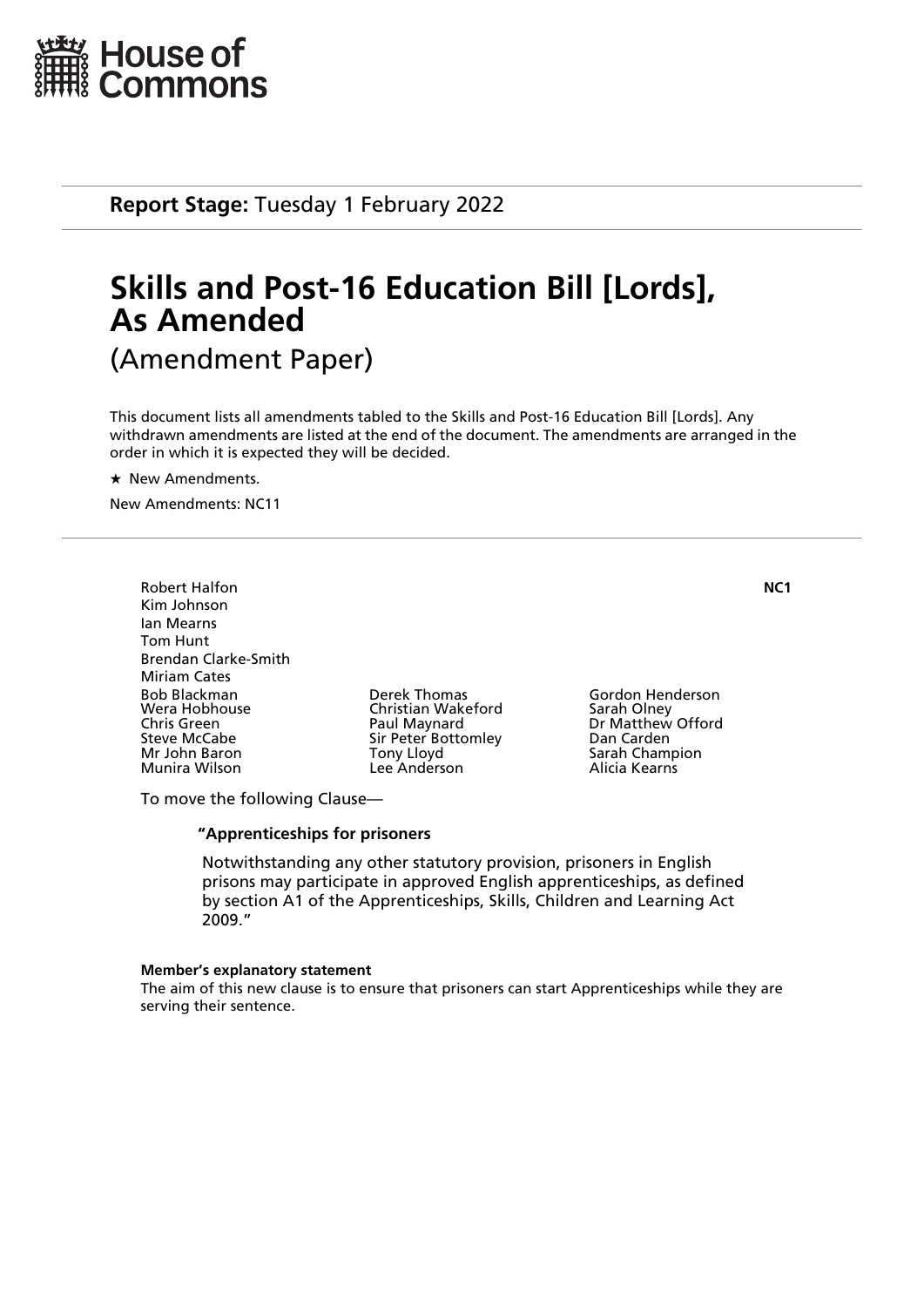| <b>Robert Halfon</b>                                                 |                                                                                 |                                             | NC <sub>2</sub> |
|----------------------------------------------------------------------|---------------------------------------------------------------------------------|---------------------------------------------|-----------------|
| Peter Aldous                                                         |                                                                                 |                                             |                 |
| Bob Blackman                                                         |                                                                                 |                                             |                 |
| Derek Thomas                                                         |                                                                                 |                                             |                 |
| Gordon Henderson                                                     |                                                                                 |                                             |                 |
| Wera Hobhouse                                                        |                                                                                 |                                             |                 |
| Christian Wakeford<br>Paul Maynard<br>Mr John Baron<br>Munira Wilson | <b>Miriam Cates</b><br>Sir Peter Bottomley<br><b>Tony Lloyd</b><br>Lee Anderson | Sarah Olney<br>Dan Carden<br>Sarah Champion |                 |
|                                                                      |                                                                                 |                                             |                 |

To move the following Clause—

#### **"Provision of opportunities for education and skills development**

- (1) Any person of any age has the right to free education on an approved course up to Level 3 supplied by an approved provider of further or technical education, if he or she has not already studied at that level.
- (2) Any approved provider must receive automatic in-year funding for any student covered by subsection (1), and supported by the Adult Education Budget, at a tariff rate set by the Secretary of State.
- (3) Any employer receiving apprenticeship funding must spend at least two thirds of that funding on people who begin apprenticeships at Levels 2 and 3 before the age of 25."

#### **Member's explanatory statement**

This new clause would provide for education and skills development up to a Level 3 qualification for any person of any age supplied by an approved provider if they have not already studied at that level.

| <b>Robert Halfon</b>                                                                |                                                                       |                                                                  | NC3 |
|-------------------------------------------------------------------------------------|-----------------------------------------------------------------------|------------------------------------------------------------------|-----|
| <b>Bob Blackman</b>                                                                 |                                                                       |                                                                  |     |
| Derek Thomas                                                                        |                                                                       |                                                                  |     |
| Gordon Henderson                                                                    |                                                                       |                                                                  |     |
| Wera Hobhouse                                                                       |                                                                       |                                                                  |     |
| Christian Wakeford                                                                  |                                                                       |                                                                  |     |
| Peter Aldous<br><b>Chris Green</b><br>Dan Carden<br>Sarah Champion<br>Alicia Kearns | <b>Miriam Cates</b><br>Paul Maynard<br>Mr John Baron<br>Munira Wilson | Sarah Olney<br>Sir Peter Bottomley<br>Tony Lloyd<br>Lee Anderson |     |

To move the following Clause—

## **"Amendments to section 42B of the Education Act 1997**

- (1) Section 42B of the Education Act 1997 is amended as follows.
- (2) After subsection (1) insert—
- "(1A) In complying with subsection (1), the proprietor must give a representative range of education and training providers (including, where reasonably practicable, a university technical college) access to registered pupils on at least three occasions during each of the first, second and third key phase of their education."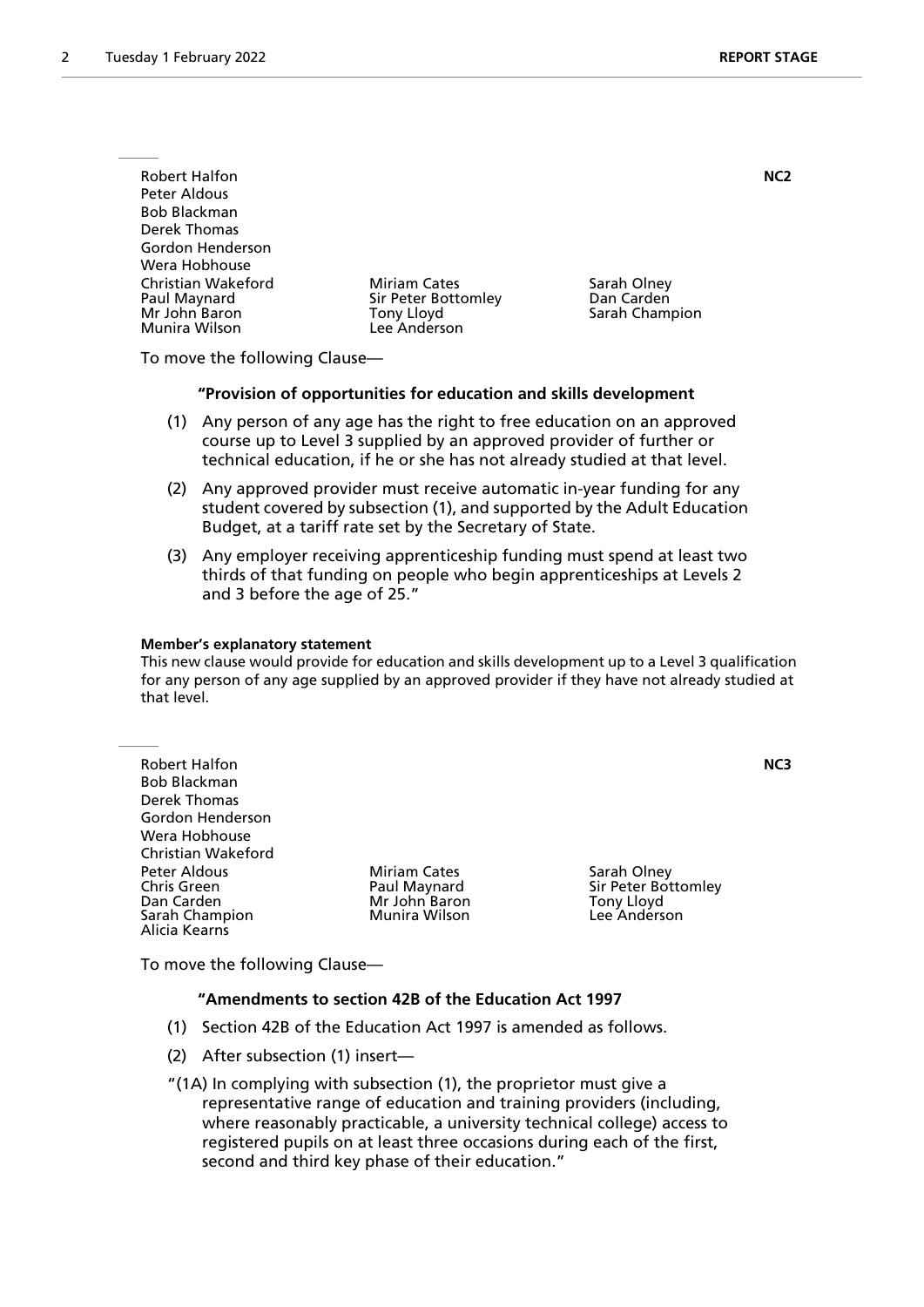(3) After subsection (2) insert—

"(2A) The proprietor of a school in England within subsection (2) must—

- (a) ensure that each registered pupil meets, during both the first and second key phase of their education, with a representative range of education and training providers to whom access is given, and
- (b) ask providers to whom access is given to provide information that includes the following—
	- (i) information about the provider and the approved technical education qualifications or apprenticeships that the provider offers,
	- (ii) information about the careers to which those technical education qualifications or apprenticeships might lead,
	- (iii) a description of what learning or training with the provider is like, and
	- (iv) responses to questions from the pupils about the provider or technical education qualifications and apprenticeships.
- (2B) Access given under subsection (1) must be for a reasonable period of time during the standard school day."
- (4) After subsection (5)(a), insert—
	- "(aa) a requirement to provide access to a representative range of education and training providers to include where practicable a university technical college;"
- (5) In subsection (5)(c), after "access" insert "and the times at which the access is to be given;"
- (6) After subsection (5)(c), insert
	- an explanation of how the proprietor proposes to comply with the obligations imposed under subsection (2A)."
- (7) After subsection (9), insert—

"(9A) For the purposes of this section—

- (a) the first key phase of a pupil's education is the period—
	- (i) beginning at the same time as the school year in which the majority of pupils in the pupil's class attain the age of 13, and
	- (ii) ending with 28 February in the following school year;
- (b) the second key phase of a pupil's education is the period—
	- (i) beginning at the same time as the school year in which the majority of pupils in the pupil's class attain the age of 15, and
	- (ii) ending with 28 February in the following school year;
- (c) the third key phase of a pupil's education is the period
	- beginning at the same time as the school year in which the majority of pupils in the pupil's class attain the age of 17, and
	- (ii) ending with 28 February in the following school year.""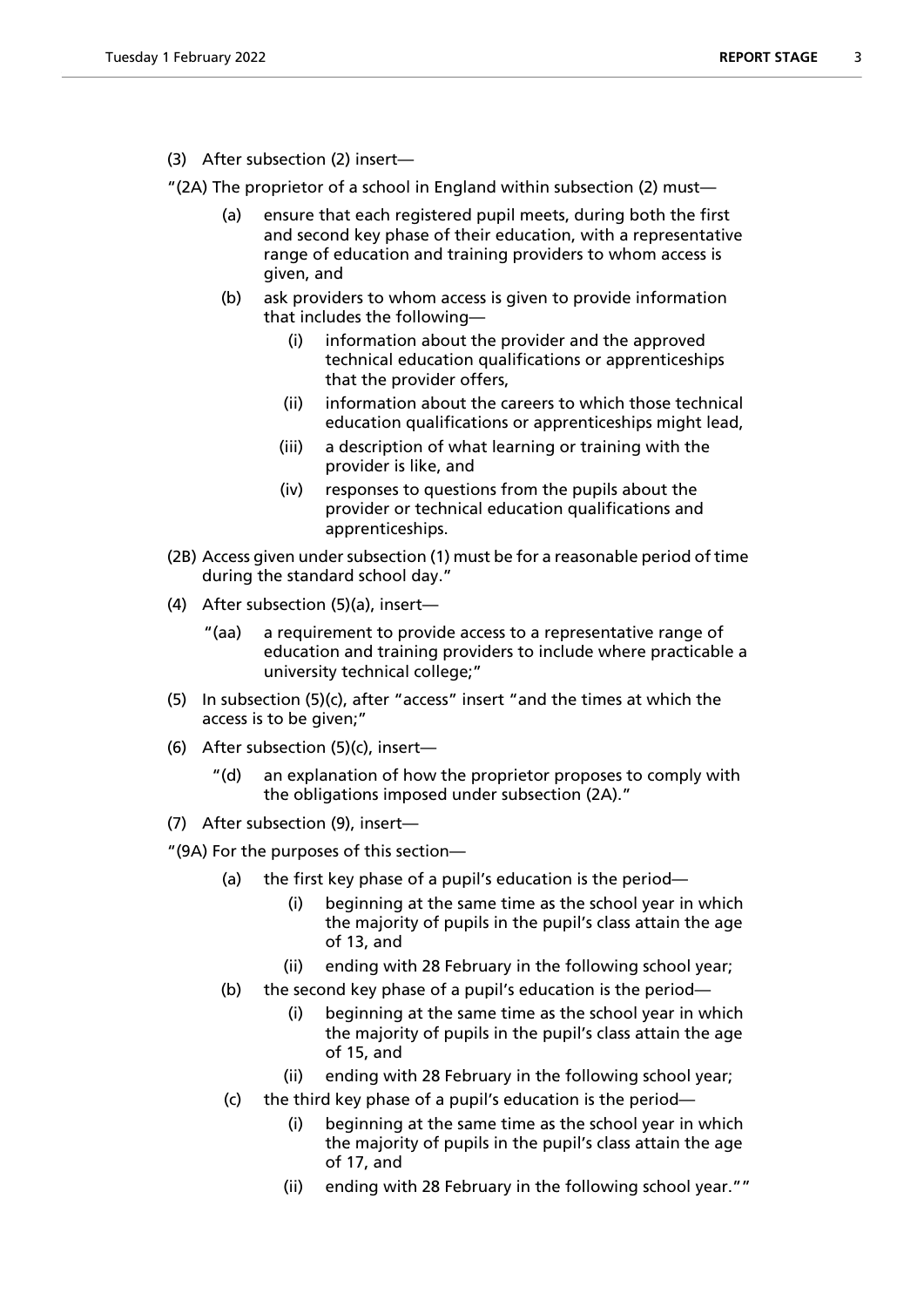#### **Member's explanatory statement**

This new clause is intended to replace Clause 14. This clause will ensure that section 2 of the Technical and Further Education Act 2017, commonly known as the Baker Clause, is legally enforceable.

Chris Skidmore **NC4**

To move the following Clause—

#### **"Green Skills Strategy**

 The Secretary of State must, before the end of the period of 12 months beginning with the day on which this Act is passed, publish a Green Skills Strategy, setting out a plan to support people to attain the skills, capabilities or expertise through higher education, further education or technical education that directly contribute to, or indirectly support, the following—

- (a) compliance with the duty imposed by section 1 of the Climate Change Act 2008 (United Kingdom net zero emissions target),
- (b) adaptation to climate change, or
- (c) meeting other environmental goals (such as restoration or enhancement of the natural environment)."

#### **Member's explanatory statement**

This new clause would require the Secretary of State to publish a national green skills strategy which would set out a plan to support people to attain skills which will directly contribute to or indirectly support climate change and environmental goals.

Peter Aldous **NC5** Chris Skidmore

To move the following Clause—

#### **"Universal Credit conditionality review**

 The Secretary of State must review universal credit conditionality with a view to ensuring that adult learners who are—

- (a) unemployed, and
- (b) in receipt of universal credit

remain entitled to universal credit if they enrol on an approved course for a qualification which is deemed to support them to secure sustainable employment."

#### **Member's explanatory statement**

This new clause is intended to ensure greater flexibility for potential students in receipt of universal credit to take up appropriate training that will better equip them for employment.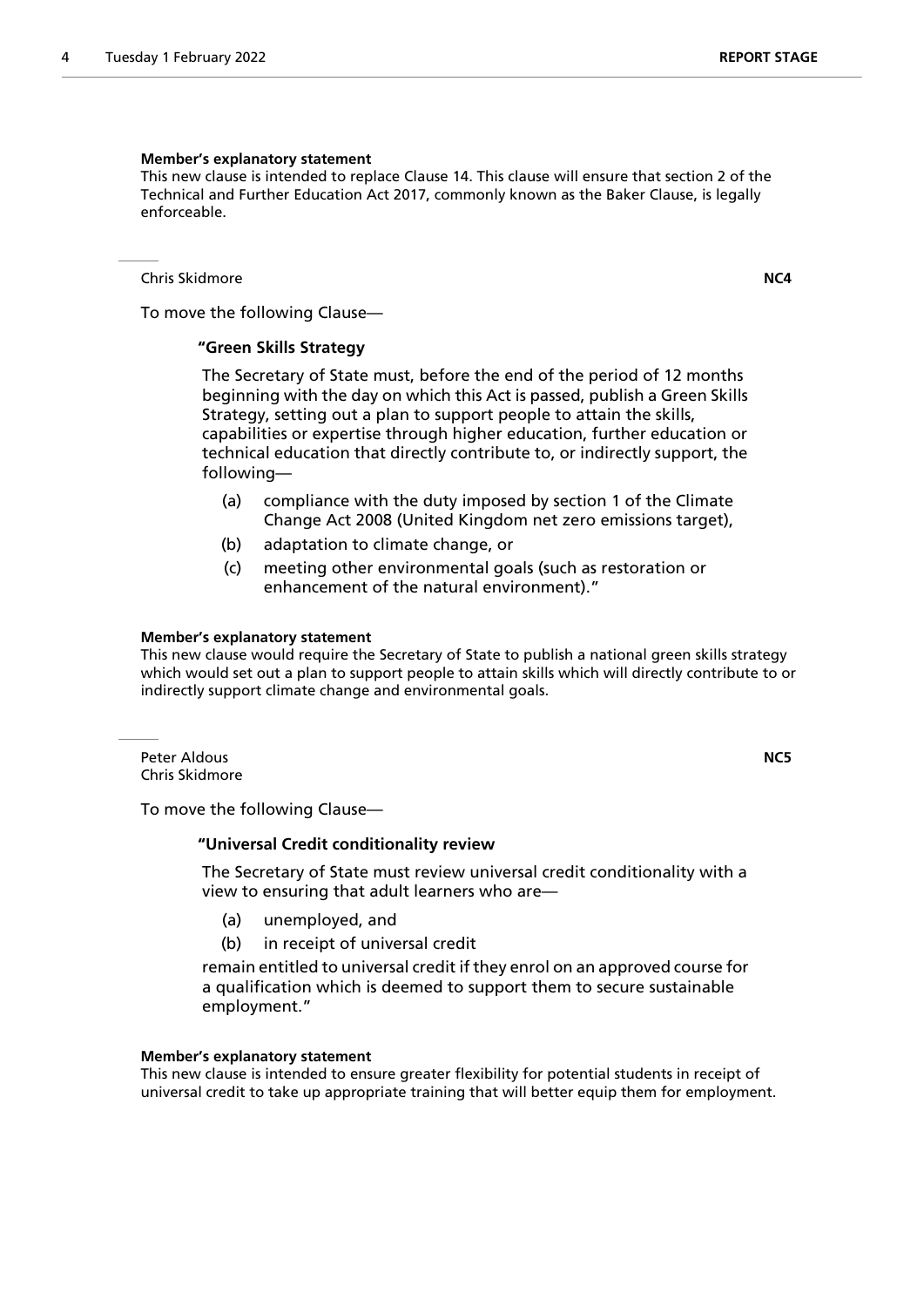To move the following Clause—

# **"Skills levels in England and Wales: review**

- (1) Within one year of the passing of this Act, and each year thereafter, the Secretary of State must prepare and publish a report on overall levels of skills in England and Wales and their economic impact, including regional and demographic breakdowns.
- (2) The report under subsection (1) must in particular examine—
	- (a) cohort sizes and compositions of all qualifications from entry level to level 8,
	- (b) cohort skill achievement rates, in terms of result breakdowns,
	- (c) cohort placement success rates, in terms of numbers in further qualifications or new employment within 12 months after achieving each qualification,
	- (d) job retention and labour market turnover,
	- (e) labour productivity, and
	- (f) job satisfaction and fulfilment.
- (3) The report under subsection (1) must be laid before both Houses of Parliament."

# **Member's explanatory statement**

This new clause would require the Secretary of State to publish an annual report on overall skills levels and economic output across England and Wales.

Chris Skidmore **NC7**

To move the following Clause—

# **"Lifetime skills guarantee**

- (1) All persons have the right to study a fully-funded approved course for a qualification up to level 3 supplied by an approved provider of further, higher, or technical education if they—
	- (a) do not currently hold a level 3 qualification, or
	- (b) currently hold a level 3 qualification and would benefit from retraining.
- (2) The Secretary of State must prepare and publish a list of approved courses for the purposes of subsection (1).
- (3) The Secretary of State must consult on the list of approved courses to ensure that they are compatible with national levelling up and skills strategies.
- (4) The Secretary of State must review the list of approved courses at least every six months with a view to ensuring that they reflect the skills needed as the economy changes."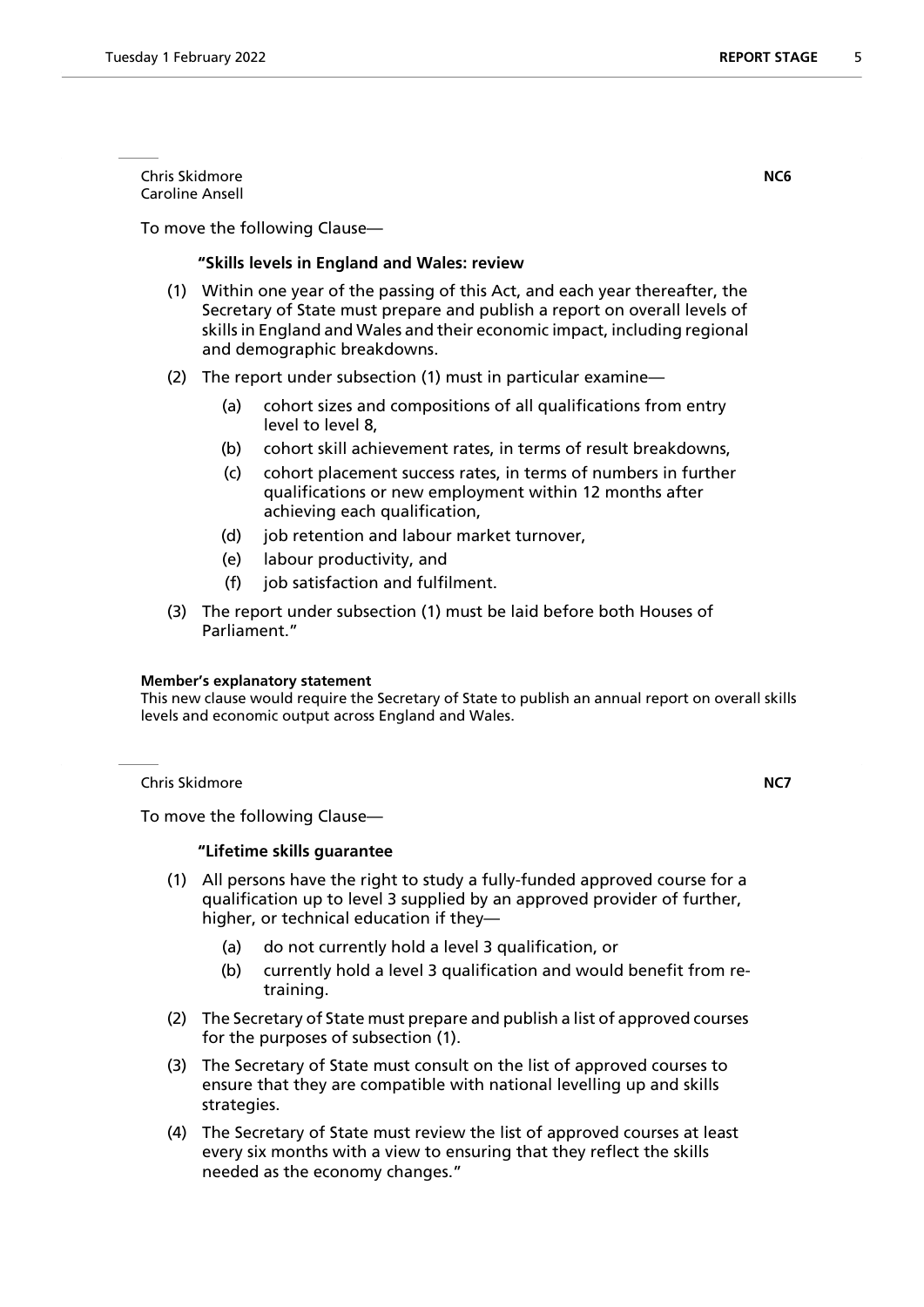#### **Member's explanatory statement**

This new clause places the Government lifetime skills guarantee on a statutory footing, ensuring that those without an A-level or equivalent qualification, or who hold such qualification but would benefit from reskilling, are able to study a fully funded approved course.

Chris Skidmore **NC8**

To move the following Clause—

## **"National Strategy for Integrated Education**

- (1) The Secretary of State must, before the end of the period of 12 months beginning with the day on which this Act is passed, publish a National Strategy for Integrated Education.
- (2) A strategy under this section must—
	- (a) support the creation or development of courses offering integrated academic and vocational content, or a range of academic and vocational modules which can be combined into hybrid qualifications, at levels 4 to 8;
	- (b) support the creation or development of institutions offering courses under paragraph (a);
	- (c) set out a role for training programme providers in designing courses under paragraph (a).
- (3) The Secretary of State must consult the Institute for Apprenticeships and Technical Education, Ofqual, and Quality Assurance Agency on any strategy to be published under this section.
- (4) The Secretary of State must make regulations within 24 months of the passing of this Act to provide for such elements of the strategy as require enactment through statutory provisions."

Chris Skidmore **NC9**

To move the following Clause—

# **"Integrated compatibility of modules and accreditation**

- (1) The Secretary of State must publish a National Accreditation Framework for Modular Learning. A framework must include guidance on—
	- (a) the unbundling of modular components of courses and qualifications;
	- (b) the stacking of modular components of courses and qualifications; and
	- (c) the transfer of modular components between institutions,

for the purposes of ensuring—

- (i) transparency;
- (ii) mutual recognition of qualifications across academic, vocational and integrated further and higher education institutions; and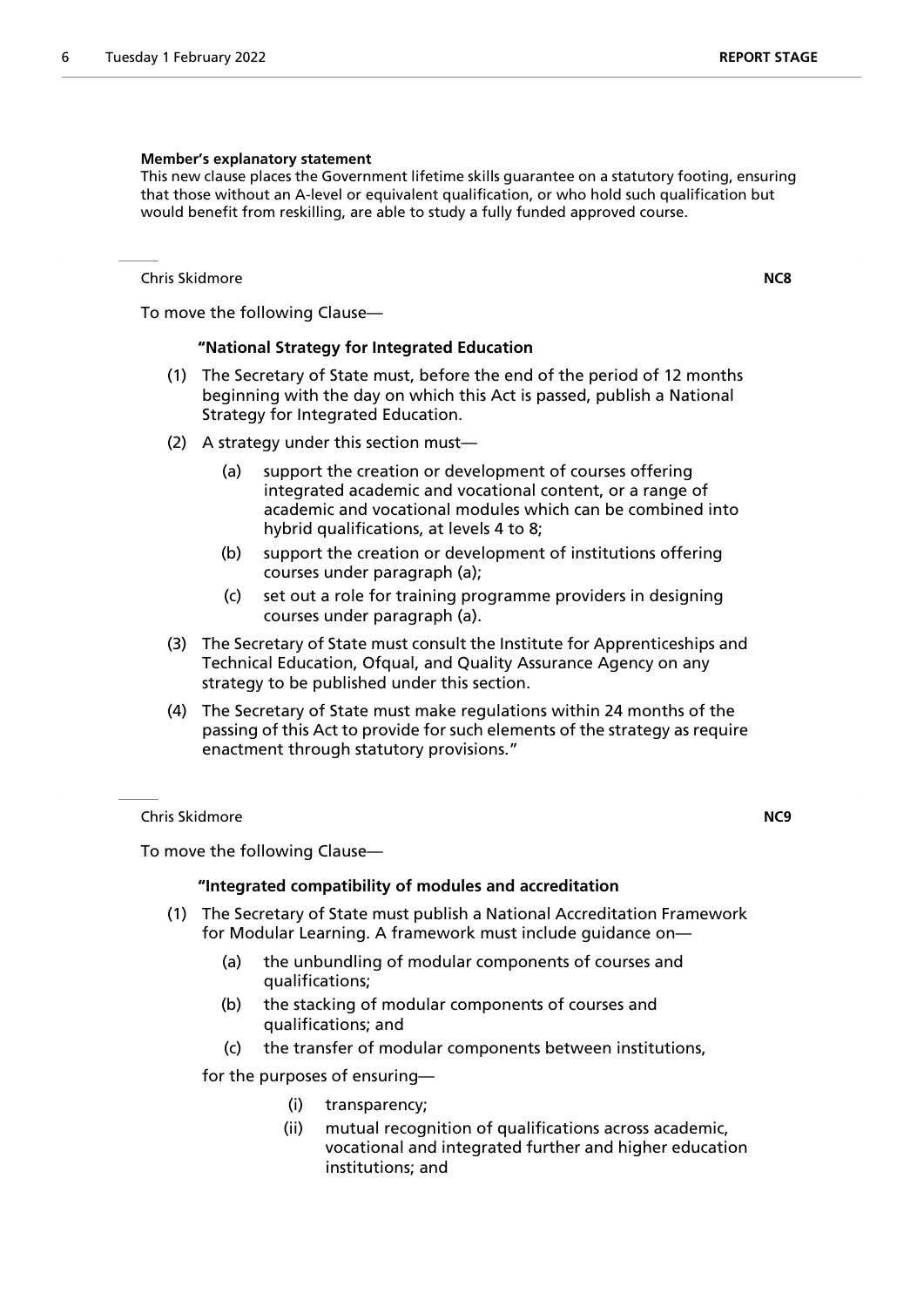- (iii) clarity on the options available to learners for unbundling or stacking modules into an overall qualification which meets the needs of their own professional development, and skills gaps within the national labour-market.
- (2) The Institute for Apprenticeships and Technical Education, Ofqual, and Quality Assurance Agency must assist in the preparation of any framework under this section.
- (3) A framework under this section must set out a role for the Institute, Ofqual and the Quality Assurance Agency in ensuring the effective operation of the framework."

Chris Skidmore **NC10**

To move the following Clause—

# **"Role of employers in employee reskilling**

- (1) The Secretary of State may make regulations for the purpose of ensuring that employers provide—
	- (a) a minimum number of hours per year for in-work training and skills development for employees; and
	- (b) a minimum number of hours of retraining support for courses chosen at the discretion of former employees who have been made redundant, as part of an employer's redundancy package.
- (2) The minimum numbers of hours under section (1)(a) and (b) are to be set by the Secretary of State.
- (3) In this section, "employer" has the same meaning as in section 4.
- (4) The Secretary of State may, by regulation, establish a skills tax credit, for the purpose of—
	- (a) making allowance for funding the provision of time and training under subsection (1); and
	- (b) incentivising and rewarding employers for investing the skills development of their employees."

Munira Wilson **NC11**

 $\star$  To move the following Clause—

# **"Transition to 16+ education**

(1) The Secretary of State may make regulations requiring local authorities to fulfil the function of an admissions authority with regard to admissions to further education courses provided within their administrative jurisdiction, for the purposes of ensuring admission to further education is allocated in an open and fair manner.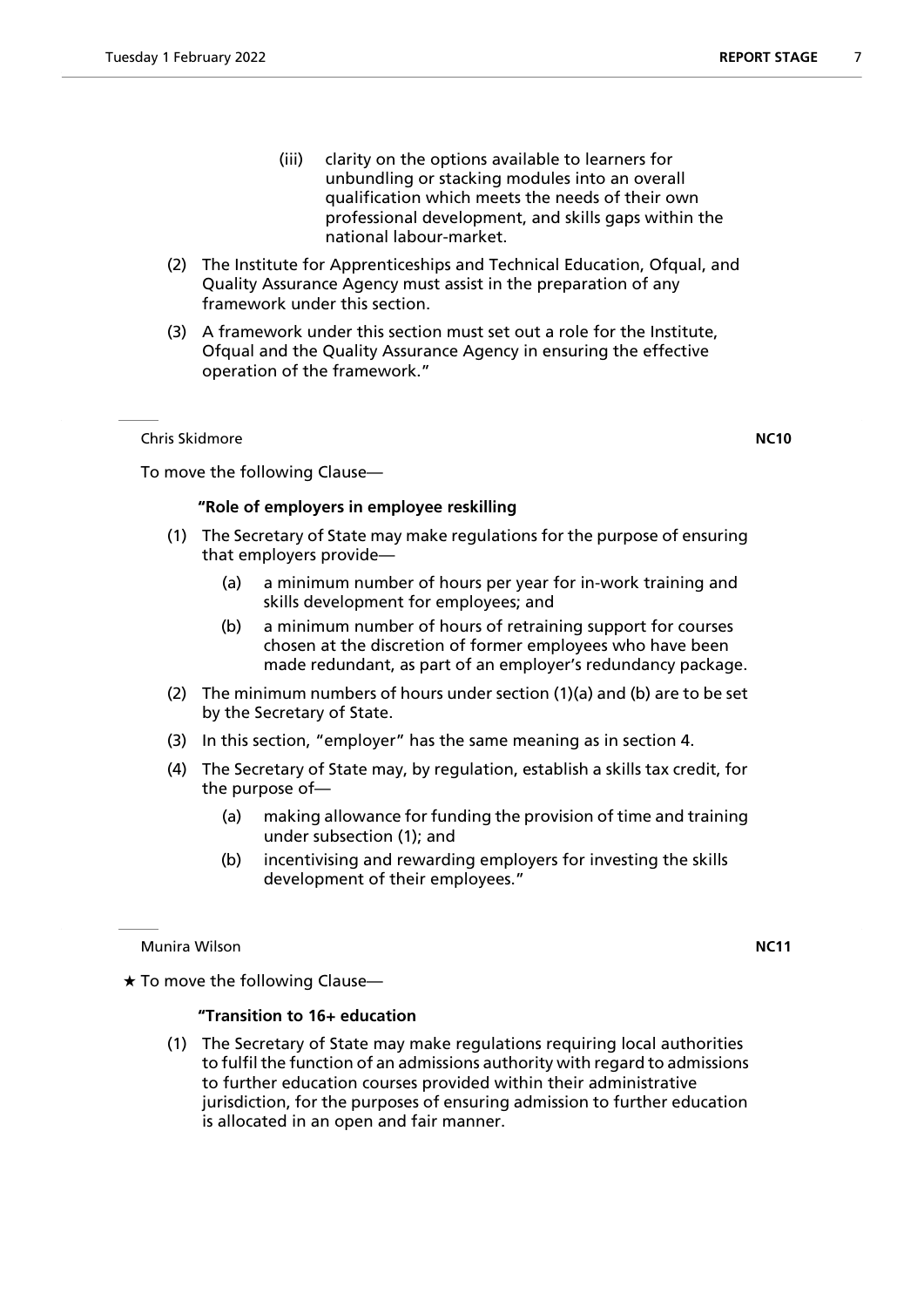- (2) Regulations under this section may require local authorities to run admissions processes in relation to further education in a manner comparable with the processes set out in Part III of the School Standards and Framework Act 1998 in so far as they relate to the admissions processes for primary and secondary education.
- (3) In this section, "further education" has the same meaning as in the Education Act 1996 (see section 2 of that Act)."

#### **Member's explanatory statement**

This new clause would allow the Secretary of State to require local authorities to run admission to further education in a manner comparable to admissions for primary and secondary education.

Peter Aldous **2**

Clause 1, page 2, line 36, after "authority" insert "and further education providers in the specified area"

Chris Skidmore **4**

Clause 2, page 3, line 20, after "employers", insert "and any relevant community, education, arts, faith and third sector organisations"

Chris Skidmore **5**

Clause 2, page 3, line 41, at end insert—

"(6) The functions of the Secretary of State under this section may also be exercised by a relevant mayoral combined authority in England, where the designation relates to an area within their administrative jurisdiction, provided that education and skills are within the relevant authority's devolved competence."

Chris Skidmore **6**

Clause 3, page 4, line 18, at end insert—

"(5) The functions of the Secretary of State under this section may also be exercised by a relevant mayoral combined authority in England, where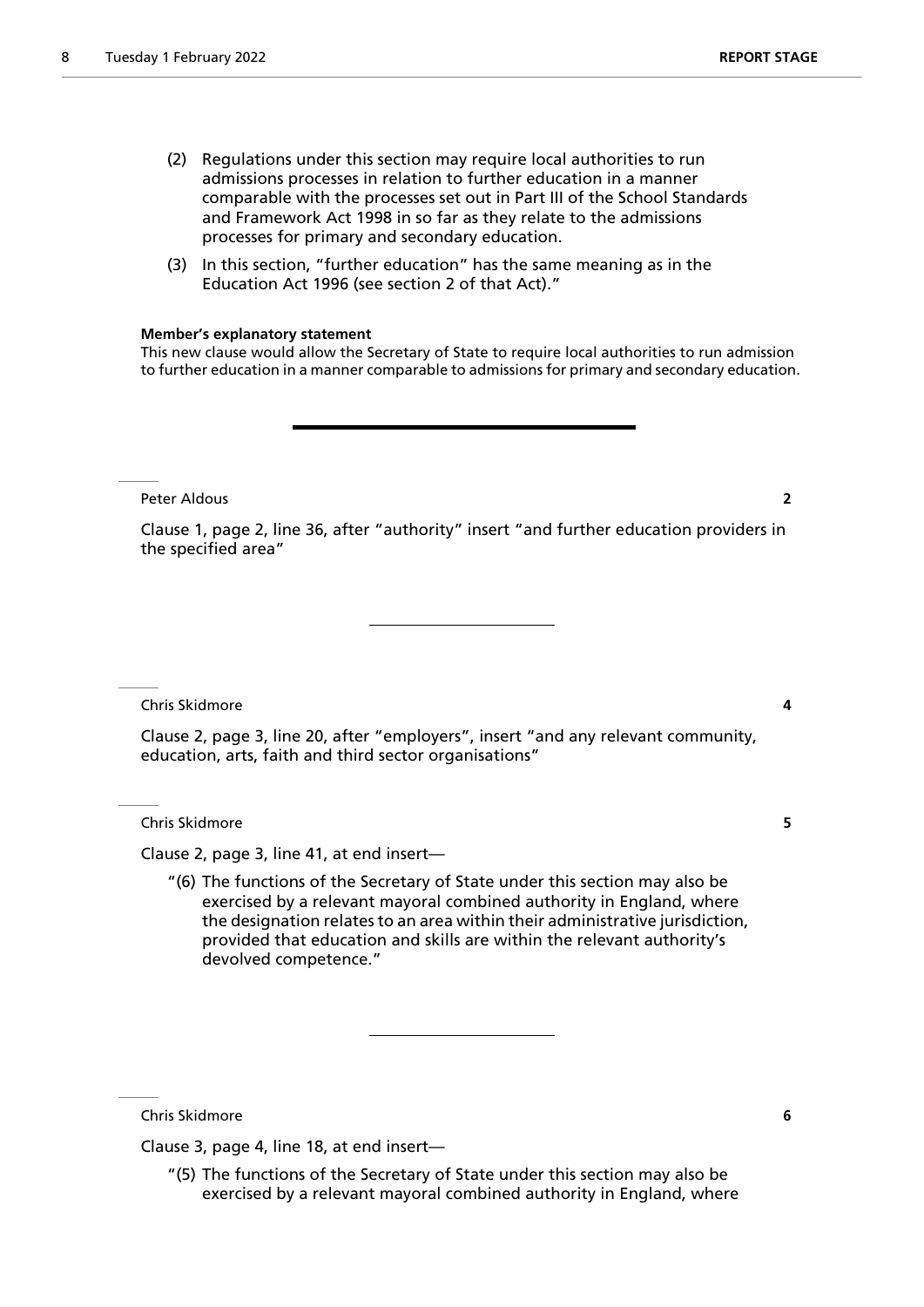the designation relates to an area within their administrative jurisdiction, provided that education and skills are within the relevant authority's devolved competence."

Robert Halfon **1** 

Page 17, line 28, leave out Clause 14

**Member's explanatory statement** This amendment is consequential on NC3.

Chris Skidmore **8**

Clause 14, page 17, line 28, at end insert—

"(A1)Section 42A of the Education Act 1997 (Provision of careers guidance in schools in England) is amended as follows—

After subsection (4)(c), insert—

"(d) is provided by a person who is registered with the Career Development Institute, and who holds a level 4 qualification.""

Chris Skidmore **7**

Clause 14, page 19, line 1, at end insert—

"(9B) Local Authorities shall have oversight of the provisions in subsection (2A) and subsection (5), for the purposes of ensuring the provision of careers advice is consistent and high quality."

Chris Skidmore **3**

Clause 15, page 20, line 29, at end insert—

- "(3) After section 22(2)(c) of the Teaching and Higher Education Act 1998 insert—
	- "(ca) for the establishment of a system of means-tested financial grants, for the purpose of ensuring that financial hardship is not a dissuading factor in the take-up of higher education or further education modules or courses.""